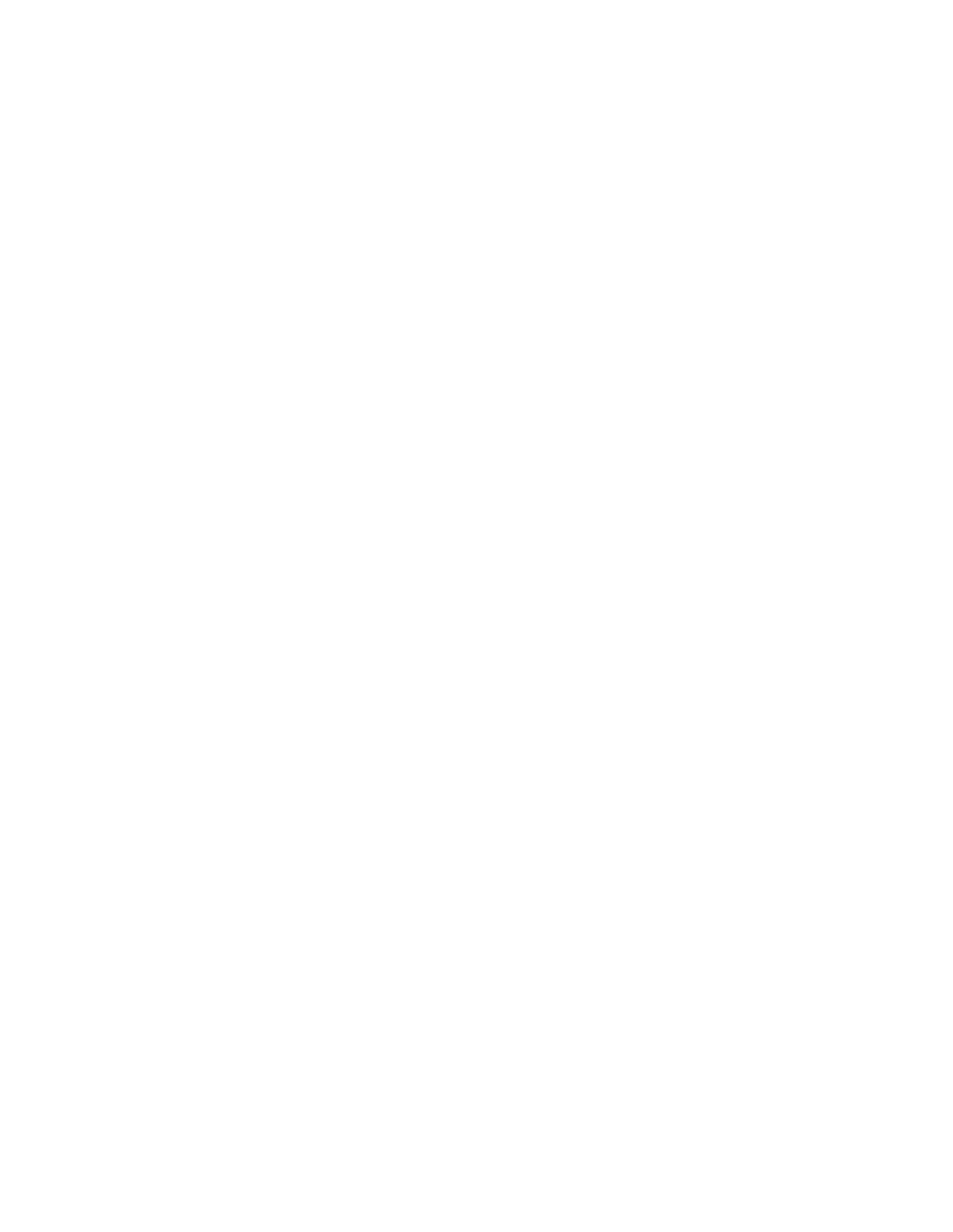# <span id="page-2-0"></span>**601 INTRODUCTION**

This section will provide information and guidance on the five models approved to predict storm runoff: the Rational Method, the Colorado Urban Hydrograph Procedure (CUHP) developed by the UDFCD, the Storm Water Management Model created by the U.S. EPA (EPA-SWMM), the Hydrologic Modeling System by the U.S. Army Corps of Engineers Hydraulic Engineering Center (HEC-HMS), and StreamStats created by the USGS. All new development must use one of the first four methods to complete a detailed analysis unless published flows already exist. An exception will be made for a single-family dwelling, which may use StreamStats to estimate flow rates for design of a private driveway bridge or other drainage facilities.

For most large projects, CUHP will be used in conjunction with EPA-SWMM. For most small projects, the Rational Method will be used. The detailed computational techniques for these methods are presented in this section. The information contained in this section was largely adapted from the USDCM (UDFCD, 2016) for use in Boulder County. If the UDFCD revises the information below in future updates, those updates shall apply.

# **602 RATIONAL METHOD**

For improvements with a total drainage area less than 90 acres, peak runoff may be calculated using the Rational Method. Despite its limitations, no other practical drainage design method has the same level of general acceptance. The Rational Method, when properly understood and applied, can produce satisfactory results for the design of urban storm drainage facilities.

One shortcoming of the Rational Method is that only one point on the runoff hydrograph is computed, the peak runoff rate. Projects that require a full runoff hydrograph will need to use CUHP or EPA SWMM. Another disadvantage is the difficulty of routing both the surface and piped flows where they have been separated by a storm sewer system. In general, this level of sophistication is not warranted, and a conservative assumption is made that the entire routing is in the storm drain system.

Finally, while the Rational Method can be used for basins up to 90 acres, this size limitation is for the sum of all the subbasins and not on the size of a single basin. The maximum size of any single basin should not exceed 15 acres for offsite flows analysis and 5 acres for onsite flow analysis. These subbasin sizes are based on typical gutter capacity for the onsite analysis and the minimum size storm drain for the offsite analysis.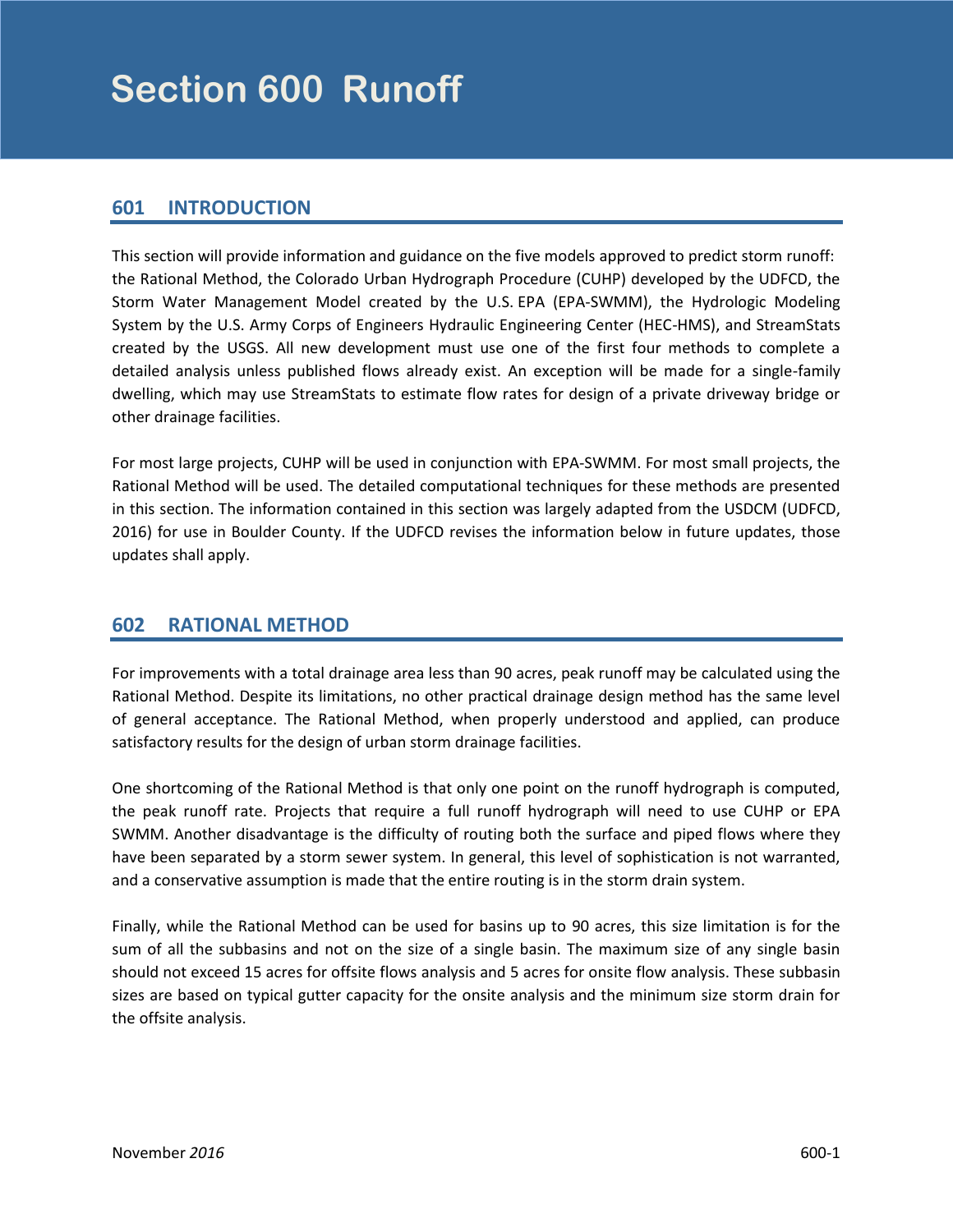#### <span id="page-3-0"></span>**602.1 Rational Method Formula**

The formula for the Rational Method is shown in Equation 600.1.

$$
Q = CIA \tag{600.1}
$$

where

 $\mathcal{Q}$ =peak discharge  $\left(\textsf{cubic feet per second } \left\lceil\textsf{ft}^3\textsf{/s}\right\rceil\right)$ 

runoff coefficient *C*

to the time of concentration  $(in/hr)$ I = average intensity of rainfall for a duration equal

```
A = drainage basin area (acres)
```
The basic assumptions made when applying the Rational Formula are the following:

- 1. The computed maximum rate of runoff to the design point is a function of the average rainfall rate over the time of concentration to that point for the given return period.
- 2. The maximum rate of rainfall occurs during the time of concentration, and the design rainfall depth during the time of concentration is converted to the average rainfall intensity for the time of concentration.
- 3. The maximum runoff rate occurs when the entire area is contributing flow. However, this assumption has been modified from time to time when local rainfall/runoff data was used to improve calculated results.

#### **602.2 Time of Concentration**

One of the basic assumptions of the Rational Method is that runoff is a function of the average rainfall rate during the time required for water to flow from the most distant part of the drainage basin to the point under consideration. The time of concentration relationships in this section are based in part on rainfall-runoff data collected in the Denver area, and were developed in conjunction with the runoff coefficients that are also recommended in this section.

The time of concentration includes an overland travel time,  $t_i$ , and a channelized travel time,  $t_i$ , typically in a swale, storm drain, paved gutter, or channel. Overland travel time, also known as initial travel time, will vary with distance, surface slope, depression storage, surface cover, antecedent rainfall, and infiltration capacity of the soil. Channelized travel time can be estimated from the hydraulic properties of the swale, storm drain, gutter, or channel. The time of concentration is calculated using Equation 600.2 for both urban and non-urban areas.

$$
t_c = t_i + t_t \tag{600.2}
$$

where

 $t_c$  = time of concentration (minutes)

- $t_{\scriptscriptstyle \it i}$  = initial or overland travel time  $\,$  (minutes)
- paved gutter, and channel  $(minutes)$ .  $t_t$  = channelized travel time in a swale, storm drain,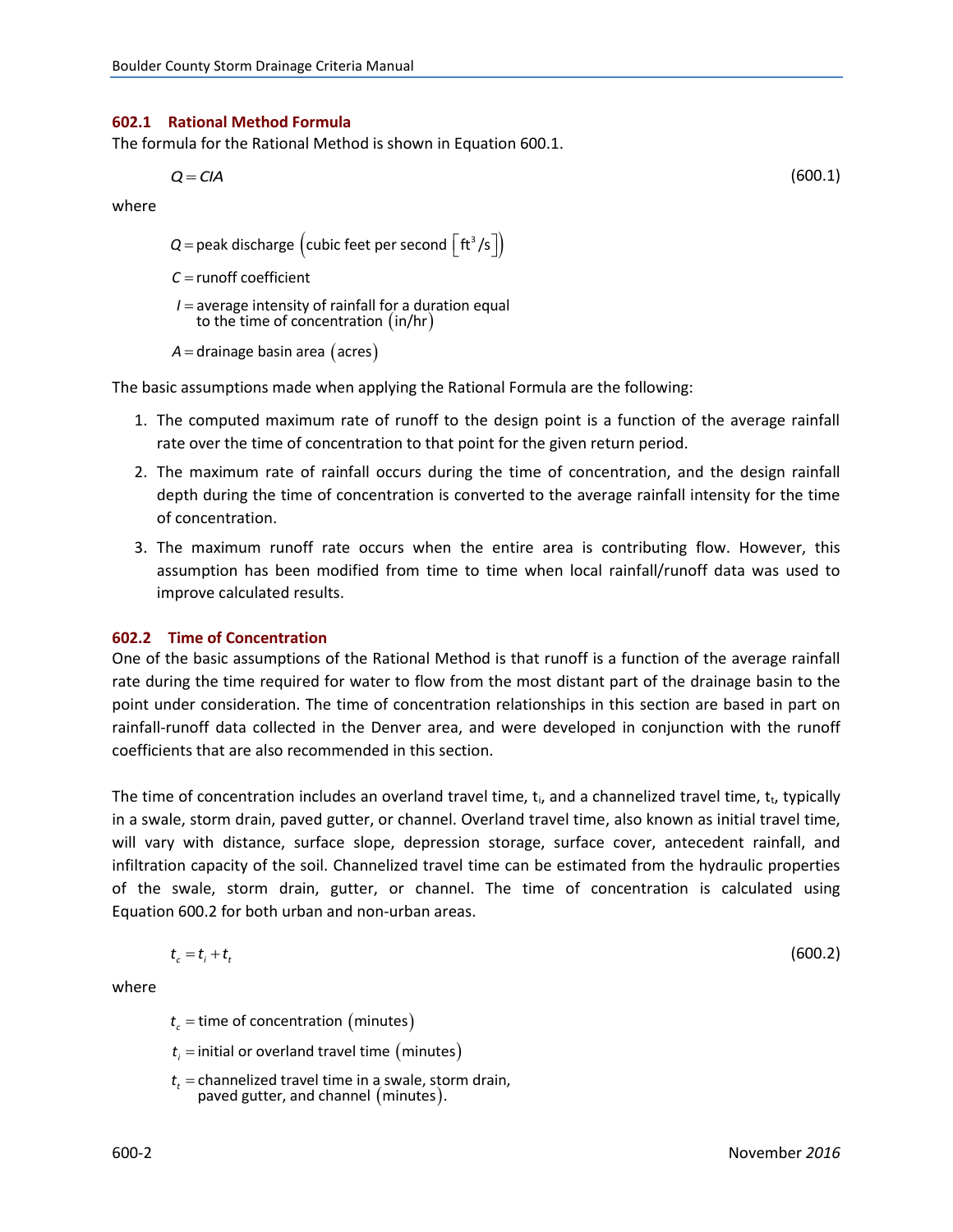<span id="page-4-0"></span>Initial or overland travel time is calculated using Equation 600.3.

$$
t_i = \frac{0.395(1.1 - C_5)\sqrt{L}}{S^{0.33}}
$$
(600.3)

where

 $t_{i}$  = overland or initial flow time  $\,$  (minutes)

5 runoff coefficient for 5-year frequency from Table 600-6 *C*

- L = length of overland flow  $\left(\text{ft}\right)$ , 500 foot maximum for nonurban, 300 foot maximum for urban
- $\mathcal{S}=$  average basin slope along the length of overland flow  $\big(\text{ft/ft}\big).$

In some urban watersheds, the overland flow time may be very short as flows quickly channelize.

To calculate channelized travel time, the hydraulic properties of the swale, storm drain, paved gutter, or channel are first used to calculate flow velocity using Equation 600.4.

$$
t_t = \frac{L_t}{60K\sqrt{S_0}} = \frac{L_t}{60V_t}
$$
\n(600.4)

where

 $t_t$  = channelized travel time  $\big(\text{minutes}\big)$ 

 $L_t =$  length of channel  $\text{(ft)}$ 

 $K =$  conveyance coefficient from Table 600-1

 $S_0$  = channel slope  $\left(\frac{\text{ft}}{\text{ft}}\right)$ 

 $V_t$  = velocity (ft/sec).

#### **Table 600-1. Conveyance Coefficient K (UDFCD, 2016)**

| <b>Type of Land Surface</b>          | к   |
|--------------------------------------|-----|
| Heavy meadow                         | 2.5 |
| Tillage/field                        | 5.0 |
| Short pasture and lawns              | 7.0 |
| Nearly bare ground                   | 10  |
| Grassed waterway                     | 15  |
| Paved areas and shallow paved swales | 20  |

The total time of concentration can then be calculated by adding initial travel time to channelized travel time as shown in Equation 600.2.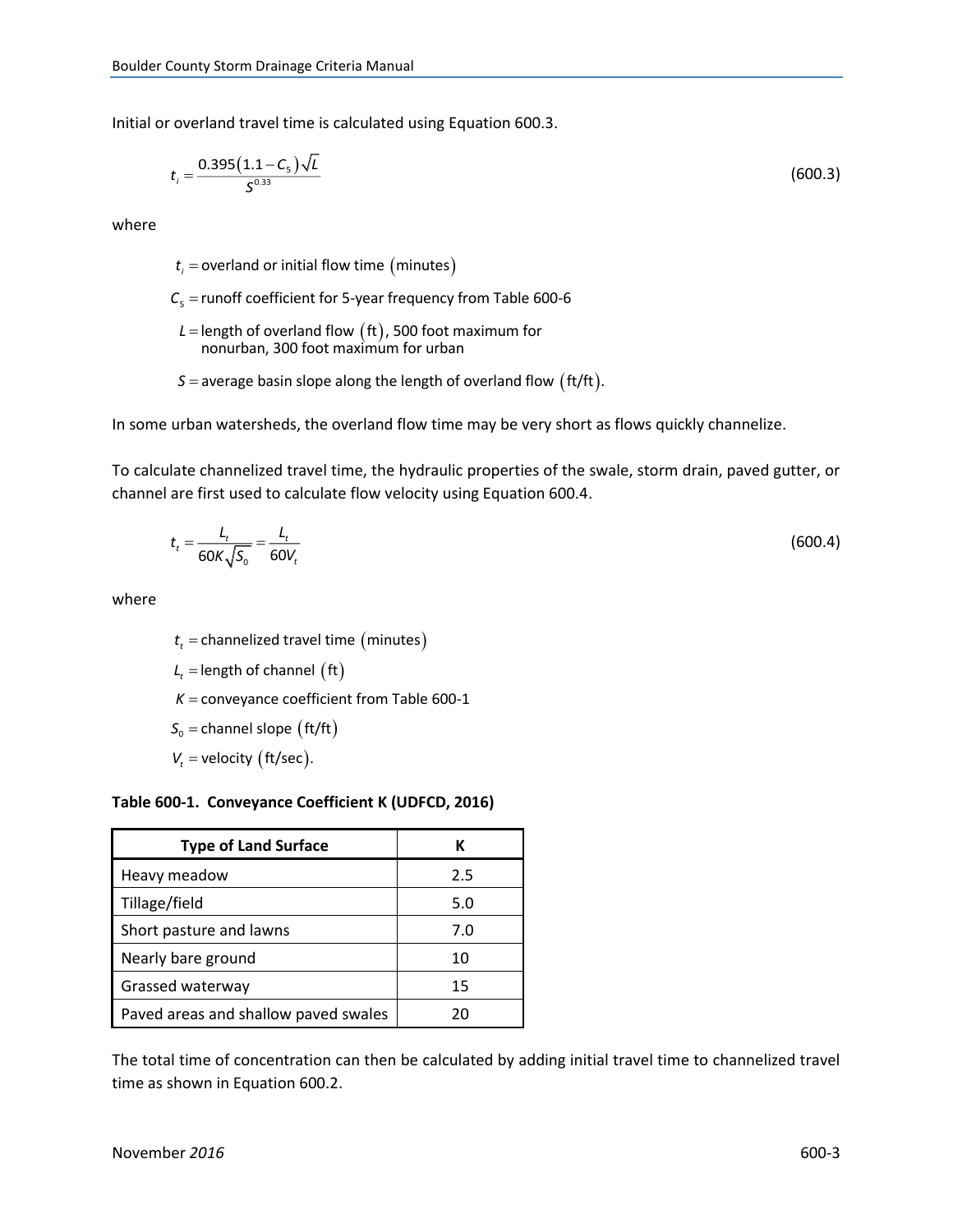<span id="page-5-0"></span>For urban areas, the time of concentration calculated using Equation 600.2 should be checked against Equation 600.5 and the lesser time of concentration shall be sued.

$$
t_c = (18-15i) + \frac{L}{60(24i+12)\sqrt{50}}
$$
\n(600.5)

where

 $t_c$  = maximum time of concentration for an urban watershed  $\,mathrm{(minutes)}$ 

 $L_{t}$  = combined length of overland and channelized flow  $\begin{pmatrix} \text{ft} \end{pmatrix}$ 

 $i =$  imperviousness (expressed as a decimal)

 $S_0$  = slope of flow path (ft/ft).

Equation 600.5 was developed as part of a calibration study between the Rational Method and CUHP. Typically, Equation 600.5 will result in the lesser time of concentration and will govern in an urban environment. Furthermore, a minimum total time of concentration of 10 minutes should be used for non-urban watersheds, and a minimum total time of concentration of 5 minutes should be used for urbanized areas.

When using the Rational Method, it may be worth checking runoff peaks for multiple scenarios in each basin. Sometimes a lower portion of the catchment or areas of high imperviousness will produce a larger peak than is computed for the whole basin. This occurs most often when the basin is long or the upper portion contains grassy parkland and the lower portion is developed urban land.

#### **602.3 Intensity**

Rainfall intensity, I, is the maximum average rainfall rate in inches per hour for a duration equal to the time of concentration. Each return period will have a different intensity for a given time of concentration. After the design return period has been selected and the time of concentration has been calculated, Equation 500.1 can be used to determine the appropriate intensity. Refer to Section 500 for additional information.

#### **602.4 Runoff Coefficient**

The runoff coefficient, *C*, represents the effects of infiltration, evaporation, retention, routing, and interception, all of which affect peak runoff rates. The runoff coefficient varies by return period as well. The methodology to determine the runoff coefficient presented in this Section is adapted from the USDCM. The coefficients presented were calibrated for the Denver and Boulder area and may not be valid for use in other locations.

Runoff coefficients are influenced by soil type, imperviousness, and storm return period. Soil is categorized into four hydrologic groups by the NRCS – Types A, B, C, and  $D$  – based on water infiltration rates. Recommended imperviousness percentages, i, are listed in Table 600-2. Runoff coefficient equations are listed in Table 600-3 by soil type and storm return period. Note that imperviousness values from Table 600-2 must be converted to a decimal before being used to calculate runoff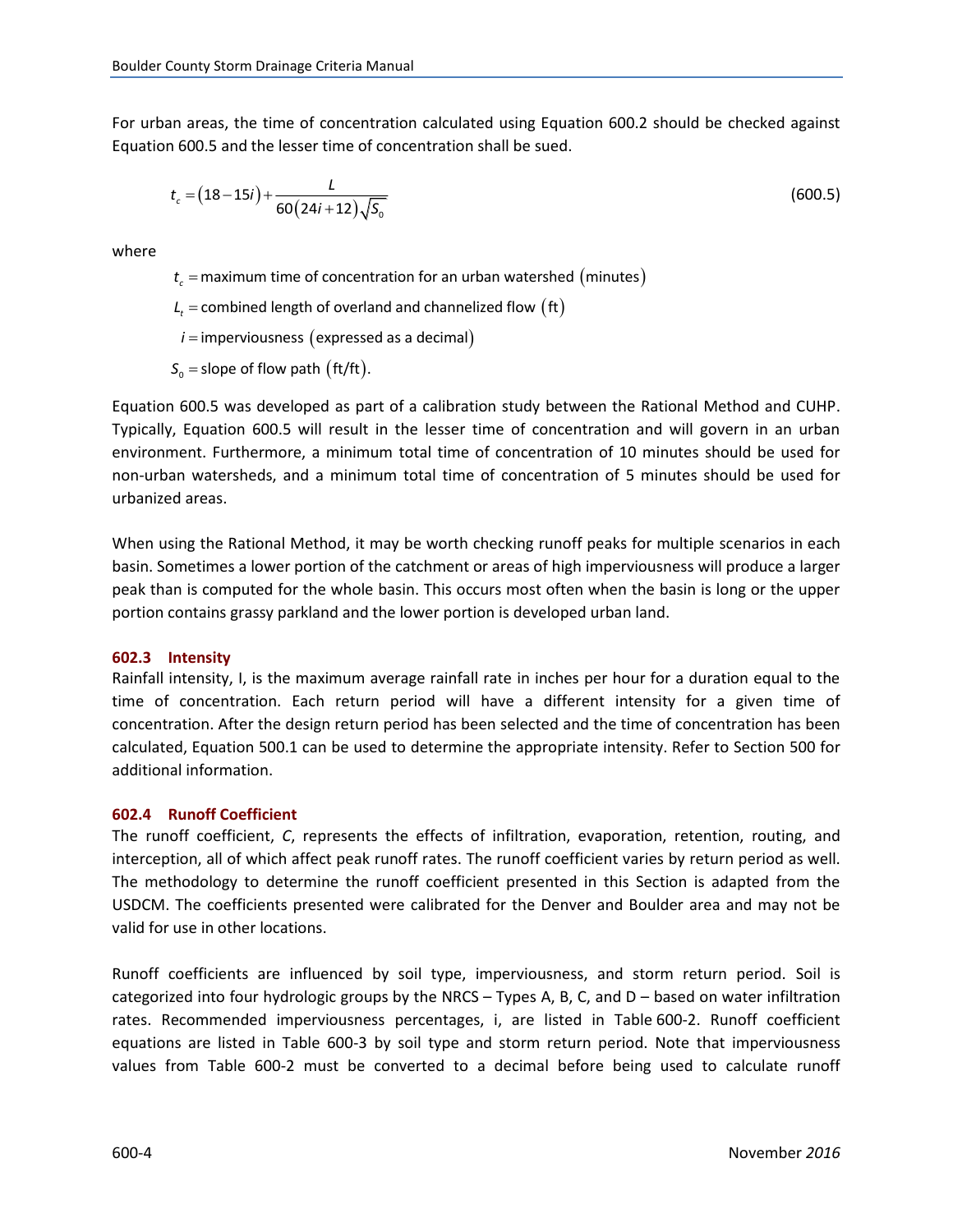<span id="page-6-0"></span>coefficients. Runoff coefficients are also presented and organized by imperviousness, soil type, and return period in Table 600-6 at the end of this section.

| <b>Land Use or Surface Characteristics</b> | <b>Percentage Imperviousness</b> |  |  |  |  |  |  |
|--------------------------------------------|----------------------------------|--|--|--|--|--|--|
| <b>Business</b>                            |                                  |  |  |  |  |  |  |
| Downtown areas                             | 95                               |  |  |  |  |  |  |
| Suburban areas                             | 75                               |  |  |  |  |  |  |
| Residential                                |                                  |  |  |  |  |  |  |
| Single-family                              |                                  |  |  |  |  |  |  |
| 2.5 acres or larger                        | 12                               |  |  |  |  |  |  |
| $0.75 - 2.5$ acres                         | 20                               |  |  |  |  |  |  |
| $0.25 - 0.75$ acres                        | 30                               |  |  |  |  |  |  |
| 0.25 acres or less                         | 45                               |  |  |  |  |  |  |
| Apartments                                 | 75                               |  |  |  |  |  |  |
| <b>Industrial</b>                          |                                  |  |  |  |  |  |  |
| Light areas                                | 80                               |  |  |  |  |  |  |
| Heavy areas                                | 90                               |  |  |  |  |  |  |
| Parks, cemeteries                          | 10                               |  |  |  |  |  |  |
| Playgrounds                                | 25                               |  |  |  |  |  |  |
| Schools                                    | 55                               |  |  |  |  |  |  |
| Railroad yard areas                        | 50                               |  |  |  |  |  |  |
| <b>Undeveloped Areas</b>                   |                                  |  |  |  |  |  |  |
| Historic flow analysis                     | 2                                |  |  |  |  |  |  |
| Greenbelts, agricultural                   | $\overline{2}$                   |  |  |  |  |  |  |
| Off-site flow analysis                     | 45                               |  |  |  |  |  |  |
| (when land use is not defined)             |                                  |  |  |  |  |  |  |
| <b>Streets</b>                             |                                  |  |  |  |  |  |  |
| Paved                                      | 100                              |  |  |  |  |  |  |
| Gravel (packed)                            | 40                               |  |  |  |  |  |  |
| Drive and walks                            | 90                               |  |  |  |  |  |  |
| Roofs                                      | 90                               |  |  |  |  |  |  |
| Lawns, sandy soil                          | 2                                |  |  |  |  |  |  |
| Lawns, clayey soil                         | 2                                |  |  |  |  |  |  |

|  |  |  | Table 600-2. Recommended Percentage Imperviousness Values (UDFCD, 2016) |  |  |
|--|--|--|-------------------------------------------------------------------------|--|--|
|--|--|--|-------------------------------------------------------------------------|--|--|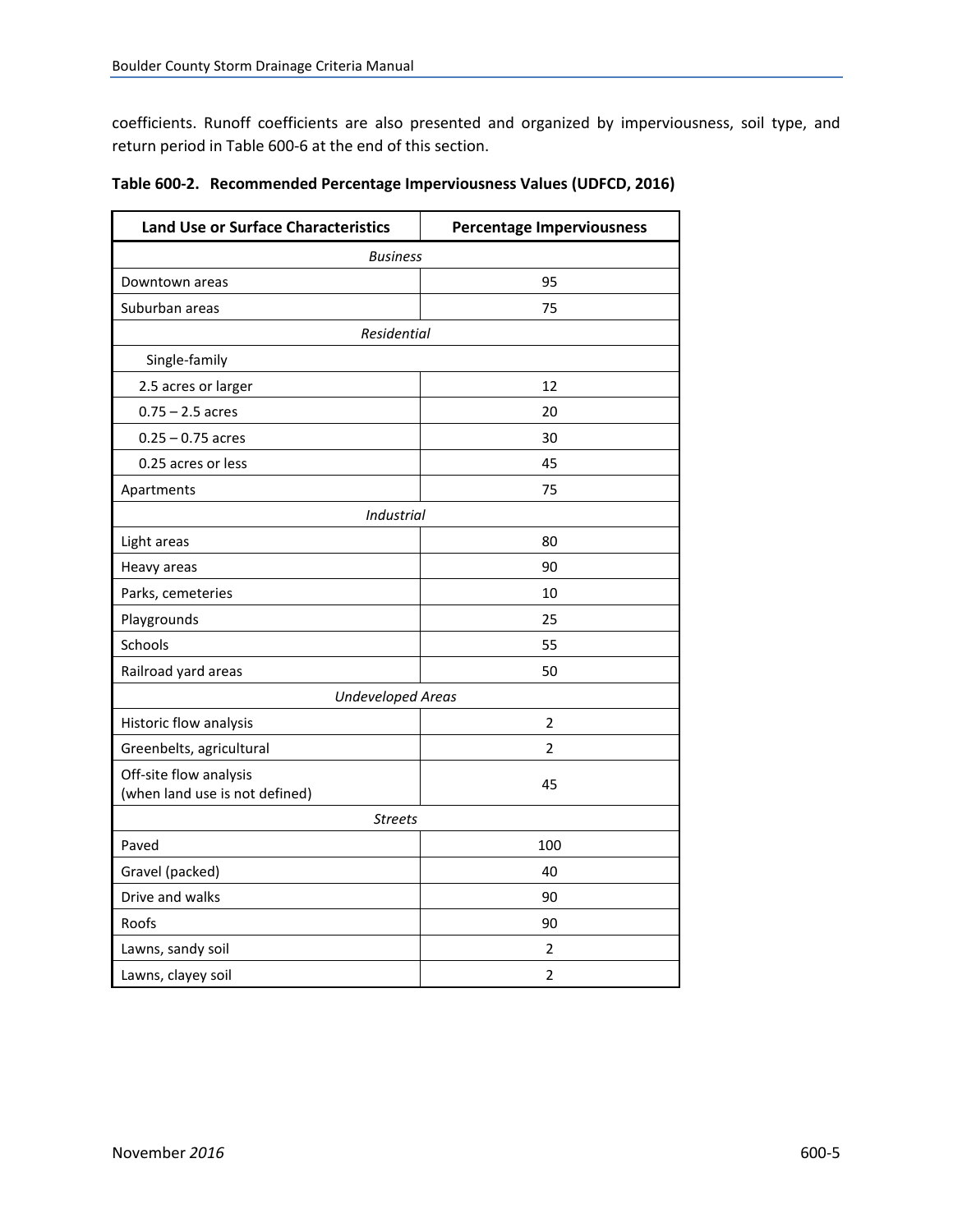| <b>NRCS</b>  | <b>Storm Return Period</b> |                           |                         |                          |                           |                           |  |  |
|--------------|----------------------------|---------------------------|-------------------------|--------------------------|---------------------------|---------------------------|--|--|
| Soil<br>Type | 2-Year                     | 5-Year                    | 10-Year                 | 25-Year                  | 50-Year                   | 100-Year                  |  |  |
| A            | $C_A = 0.89i$              | $C_A = 0.93i$             | $C_{\rm A} = 0.94i$     | $C_A = 0.944i$           | $C_A = 0.95i$             | $C_A = 0.81i + 0.154$     |  |  |
| B            | $C_R = 0.89i$              | $C_R = 0.93i$             | $C_B = 0.81i + 0.125$   | $C_R = 0.70i + 0.23$     | $C_R = 0.59i + 0.364$     | $C_R = 0.49i + 0.454$     |  |  |
| C/D          | $C_{C/D} = 0.89i$          | $C_{C/D} = 0.87i + 0.052$ | $C_{C/D} = 0.74i + 0.2$ | $C_{C/D} = 0.64i + 0.31$ | $C_{C/D} = 0.54i + 0.418$ | $C_{C/D} = 0.45i + 0.508$ |  |  |

#### <span id="page-7-0"></span>**Table 600-3. Runoff Coefficient Equations Based on NRCS Soil Group and Return Period (UDFCD, 2016)**

where

- $i$  = imperviousness (expressed as a decimal) (see Table 600-2)
- $\textsf{C}_\text{\tiny A}$  = Runoff coefficient for NRCS Type A soils
- $\mathcal{C}_\textit{B}$  = Runoff coefficient for NRCS Type B soils
- $C_{c/D}$  = Runoff coefficient for NRCS Type C and D soils.

#### **602.5 Basin Delineation**

The first step in applying the Rational Method is to delineate all subbasins using available contour and topographic data. Basins delineated by computer programs should have their boundaries verified. Basin delineations should include all area both tributary to and within the area of study. Field checks should be performed for each basin when feasible, or where available topography does not offer definitive boundaries.

The major storm drainage basin may not always coincide with the minor storm drainage basin. This is often the case in urban areas where minor storm flow may stay within a curb and gutter section, but a portion of the major storm flow will overtop the back of curb or street crown and flow into an adjacent subbasin.

#### **602.6 Major Storm Analysis**

Typical application of the Rational Method assumes that all of the runoff is collected by the storm sewer. For the minor storm design, the time of concentration is dependent upon the flow time in the sewer. However, during the major storm, storm drains will most likely be at capacity and will not be able carry the additional water flowing to the inlets. This additional water then flows overland past the inlets, generally at a lower velocity than the flow in the storm sewers. Using a separate time of concentration analysis for pipe flow and surface flow during the major storm event is acceptable but very complex and most likely not worth the effort. The simplified approach of using the minor storm time of concentration for all frequency analysis is acceptable for Boulder County.

#### **602.7 UD-Rational**

UD-Rational is a macro-enabled Microsoft Excel spreadsheet published by the UDFCD to assist with using the Rational Method. The spreadsheet can calculate the runoff coefficient, time of concentration, and rainfall intensity. The spreadsheet is available at the UDFCD website (*[www.udfcd.org](http://www.udfcd.org/)*).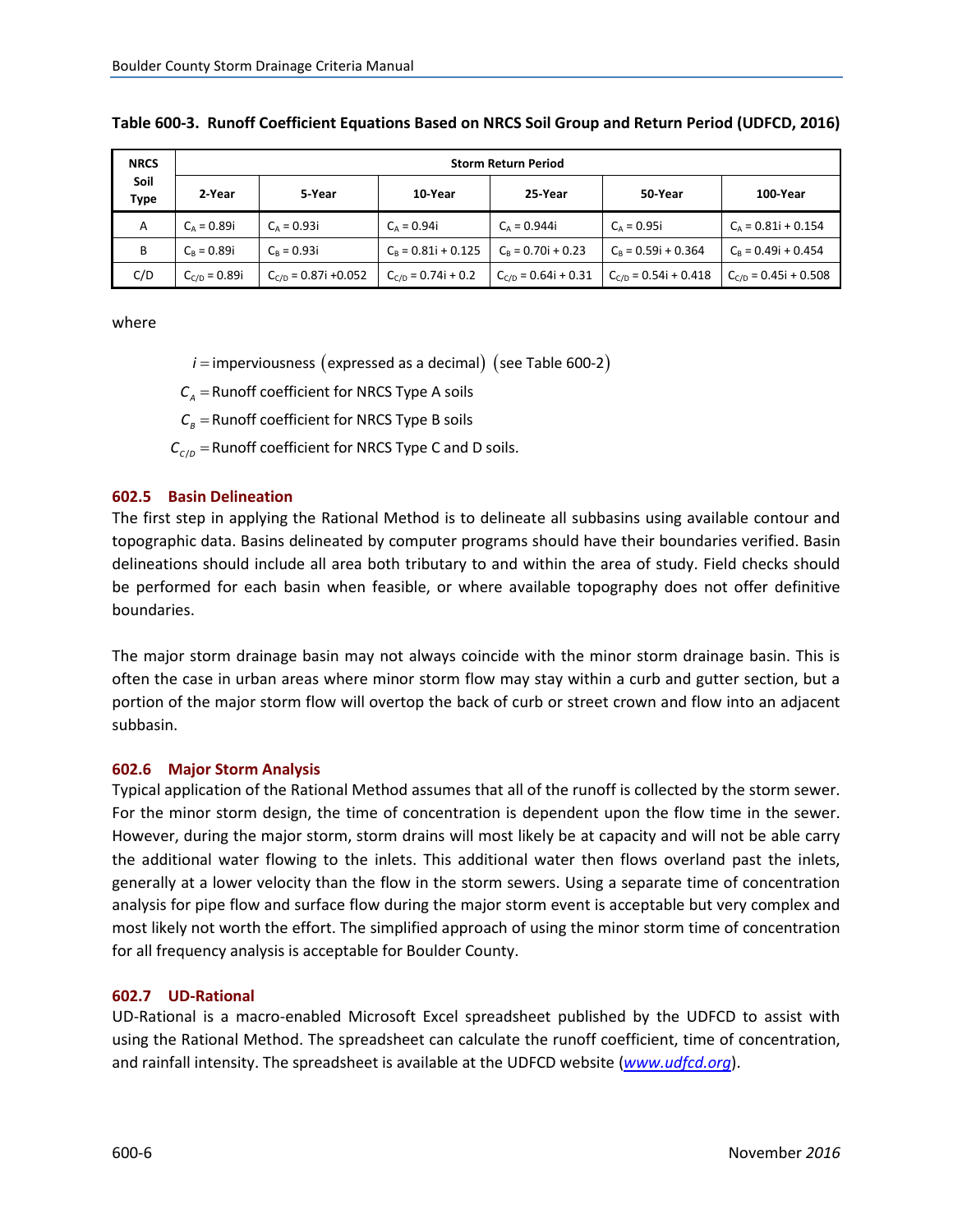# <span id="page-8-0"></span>**603 COLORADO URBAN HYDROGRAPH PROCEDURE**

CUHP is a method of hydrologic analysis based upon the unit hydrograph principle. It has been developed and calibrated using rainfall-runoff data collected in Colorado, mostly in the Denver and Boulder metropolitan areas. This section provides general background information on the use of the computerized version of CUHP to calculate runoff. Additional information on the various parameters discussed in this section can be found in the USDCM.

CUHP has been created as a Microsoft Excel based program by the UDFCD. The program is commonly used in conjunction with EPA SWMM to route flows from and through multiple subbasins, or subcatchments, to a common design point. The latest versions of CUHP and the associated users' manual are available on the UDFCD website (*[www.udfcd.org](http://www.udfcd.org/)*).

#### **603.1 Pervious and Impervious Areas**

The urban landscape comprises both pervious and impervious surfaces. The degree of imperviousness is the primary variable within the program that affects the total volume and rate of runoff. The estimated future imperviousness is typically used for design purposes. For subcatchments with nonhomogeneous imperviousness, the subcatchment area-weighted average imperviousness should be used. CUHP can also define the percentage of impervious area directly or indirectly connected to the drainage system and the percentage of pervious area that receives runoff from impervious areas. The CUHP users' manual contains additional information on this aspect of the program.

#### **603.2 Depression Losses**

Rainwater that is collected and held in small depressions and does not become part of the general surface runoff is called depression loss. Depression losses include water intercepted by vegetation and imperfections in pavement, roofs, or other surfaces. CUHP requires depression loss depths in inches to calculate runoff. Table 600-4, adapted from the USDCM, can be used as a guide for estimating depression losses to be entered into CUHP.

| <b>Land Cover</b>            | Range         | Recommended |  |  |  |
|------------------------------|---------------|-------------|--|--|--|
| <b>Impervious</b>            |               |             |  |  |  |
| Large paved areas            | $0.05 - 0.15$ | 0.1         |  |  |  |
| Roofs, flat                  | $0.1 - 0.3$   | 0.1         |  |  |  |
| Roofs, slopes                | $0.05 - 0.1$  | 0.05        |  |  |  |
| Pervious                     |               |             |  |  |  |
| Lawn grass                   | $0.2 - 0.5$   | 0.35        |  |  |  |
| Wooded areas and open fields | $0.2 - 0.6$   | 0.4         |  |  |  |

|  | Table 600-4. Typical Depression Losses for Various Land Covers |  |
|--|----------------------------------------------------------------|--|
|--|----------------------------------------------------------------|--|

Note: All values are in inches for use with CUHP.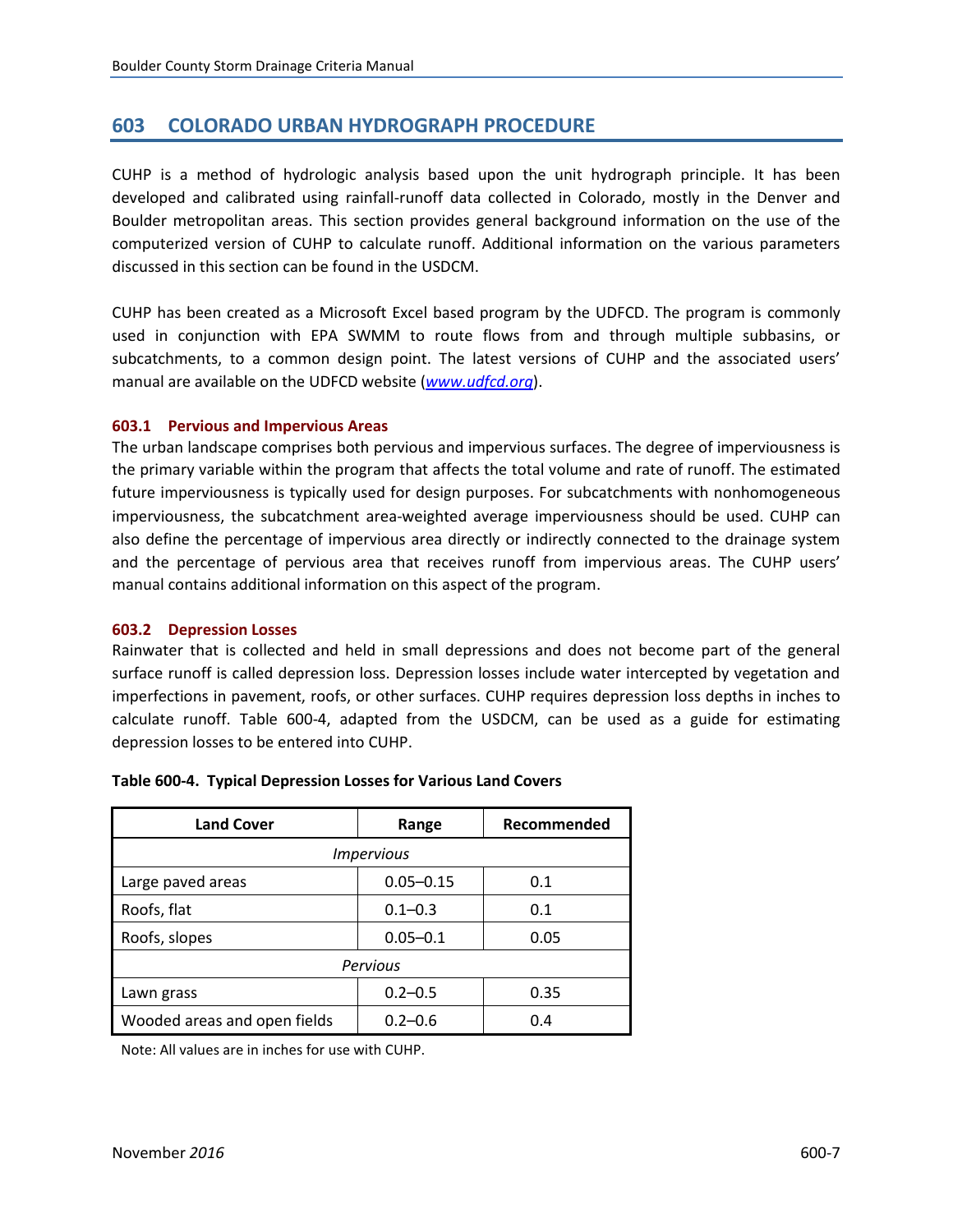#### <span id="page-9-0"></span>**603.3 Infiltration**

The flow of water into the soil surface is called infiltration. NRCS soil type is the most important factor in determining the infiltration rate. Horton's equation is used to model infiltration within CUHP and is described further in the USDCM. Recommended parameters for Horton's equation are provided in Table 600-5, adapted from the USDCM.

| <b>NRCS Hydrologic</b> |                | <b>Infiltration</b><br>(inches/hour) | <b>Decay</b><br><b>Coefficient</b> |  |
|------------------------|----------------|--------------------------------------|------------------------------------|--|
| <b>Soil Group</b>      | <b>Initial</b> | <b>Final</b>                         |                                    |  |
| А                      | 5.0            | 1.0                                  | 0.0007                             |  |
| R                      | 4.5            | 0.6                                  | 0.0018                             |  |
| C                      | 3.0            | 0.5                                  | 0.0018                             |  |
|                        | 3.0            | 0.5                                  | 0.0018                             |  |

|  |  | Table 600-5. Recommended Horton's Equation Parameter |
|--|--|------------------------------------------------------|
|--|--|------------------------------------------------------|

#### **603.4 Rainfall**

A 2-hour design storm is required to use CUHP. It can be created automatically within CUHP using the 1 hour point rainfall depth obtained in accordance with Section 500. When using an area-corrected rainfall distribution, the 6-hour point depth rainfall is also required. CUHP will then automatically create design storms longer than 2 hours as required for area correction. The user can also enter a previously created hyetograph.

#### **603.5 Catchment Parameters**

The following basin and hydrologic parameters are required by CUHP. The units listed are the defaults used by CUHP.

- 1. Area Catchment area in square miles
- 2. Target Node EPA SWMM node that corresponds to CUHP subcatchment; only required if using EPA SWMM in conjunction with the CUHP model
- 3. Raingage CUHP design storm hyetograph
- 4. Length to Centroid Distance in miles from the subcatchment outlet along the main drainageway path to the nearest point on the drainageway path to the subcatchment centroid
- 5. Length Distance in miles from the subcatchment outlet along the main drainageway path to the furthest point of the subcatchment
- 6. Slope Length-weighted, average slope of the subcatchment in feet per foot. Vegetated channels with slopes greater than 4 percent must be adjusted according to the procedure described in the USDCM
- 7. Percent Imperviousness The portion of a subcatchment's total surface area that is impervious, represented as a percent value between 0 and 100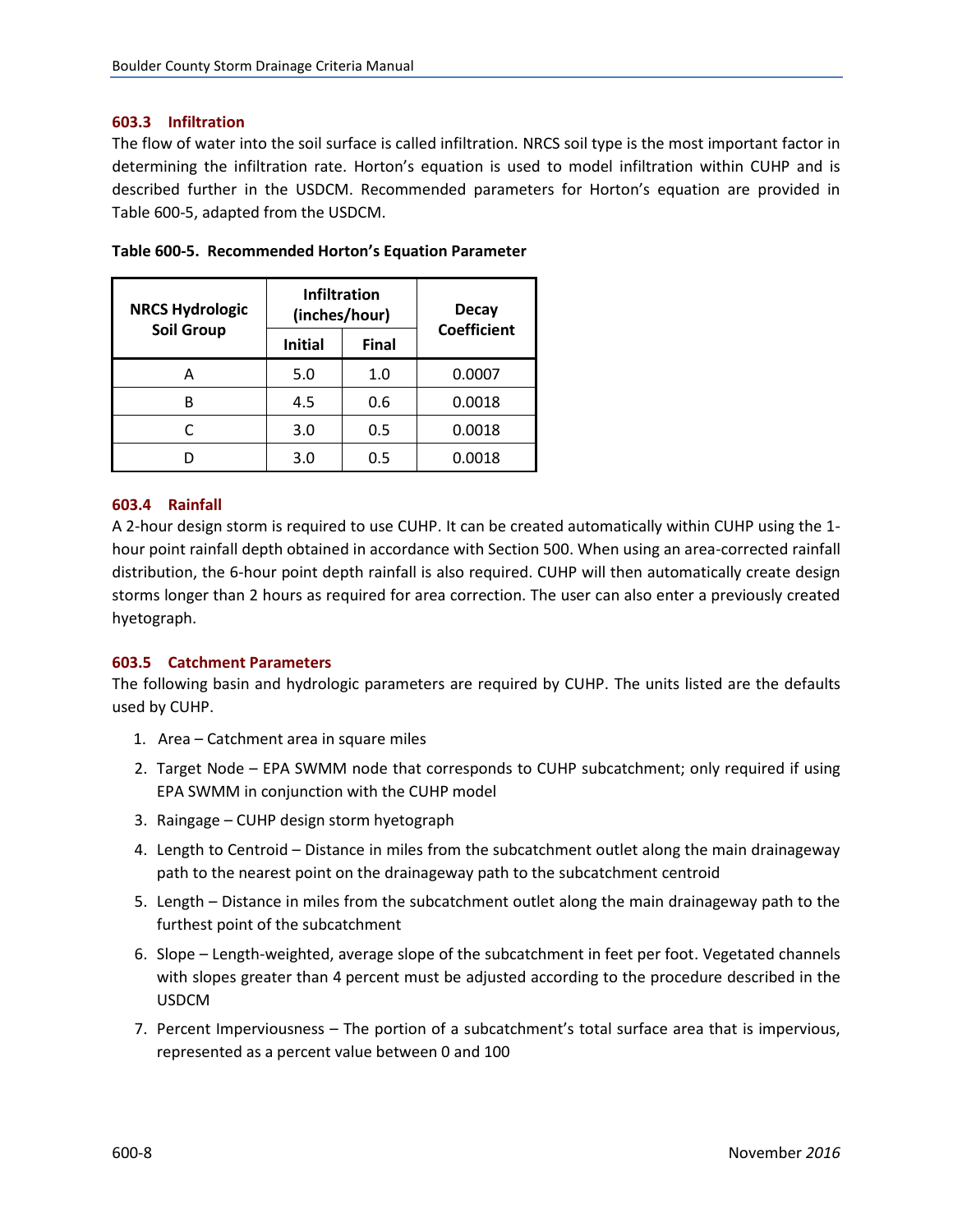- <span id="page-10-0"></span>8. Maximum Depression Storage – Pervious and impervious depression storage in inches
- 9. Horton's Infiltration Parameters Initial infiltration rate (inches/hour), decay coefficient (dimensionless), and final infiltration rate (inches/hour) for soil within the subcatchment.

In addition to the parameters listed above, CUHP provides the user with optional overrides for  $C_T$ ,  $C_t$ ,  $C_p$ , hydrograph shape, directly connected impervious fraction, and receiving pervious fraction. The program can also verify that parameters are within recommended limits. The user should take advantage of this functionality to ensure results from the model are valid.

#### **603.6 Catchment Delineation Criteria and Routing**

The maximum size of a subcatchment is limited to 5 square miles. Whenever a larger subcatchment is studied, it should be subdivided into subcatchments of 5 square miles or less, and individual subcatchment storm hydrographs should be routed downstream using appropriate channel routing procedures such as those used by EPA SWMM. For areas less than 90 acres, a 1-minute time step should be used. The subcatchment shape can have a profound effect on the results and, in some instances, can result in underestimating peak flows. Irregularly shaped or very long subcatchments with a length-towidth ratio of four or more should be subdivided into more regularly shaped subcatchments. CUHP can create interface files that allow EPA SWMM to route subcatchment hydrographs, calculating a composite storm hydrograph at each design point. The CUHP users' manual provides information on calibrating the CUHP model, interfacing CUHP with EPA SWMM, and running multiple scenarios.

### **604 STORM WATER MANAGEMENT MODEL**

EPA SWMM is a computer model that will generate surface runoff hydrographs from subcatchments and then route and combine those hydrographs. The program can also route and combine subcatchment hydrographs created by CUHP and is particularly useful for projects that require multiple CUHP subcatchments. EPA SWMM and the users' manual can be obtained from the EPA website (*[www.epa.gov/water-research/storm-water-management-model-swmm](http://www.epa.gov/water-research/storm-water-management-model-swmm)*) or via an internet search for "EPA SWMM."

#### **604.1 Routing**

EPA SWMM consists of a network of open channels, pipes, and specialized units such as diversion nodes, storage units, and pumps. When modeling a project with storm sewers or culverts that are undersized for the design storm it is critical to include overflow links and diversions nodes in the model at locations with undersized infrastructure. Failure to do so may result in peak flows being underestimated. The output of the model should be carefully examined to determine if the capacity of any links are being exceeded.

#### **604.2 Routing Method**

Three hydrograph routing algorithms are available within EPA SWMM. They include steady flow, kinematic wave, and dynamic wave. The kinematic wave algorithm provides an acceptable degree of accuracy and is recommended for most projects in the county. Steady flow is the simplest routing strategy and translates inflow hydrographs to the downstream end with no delay or change in shape.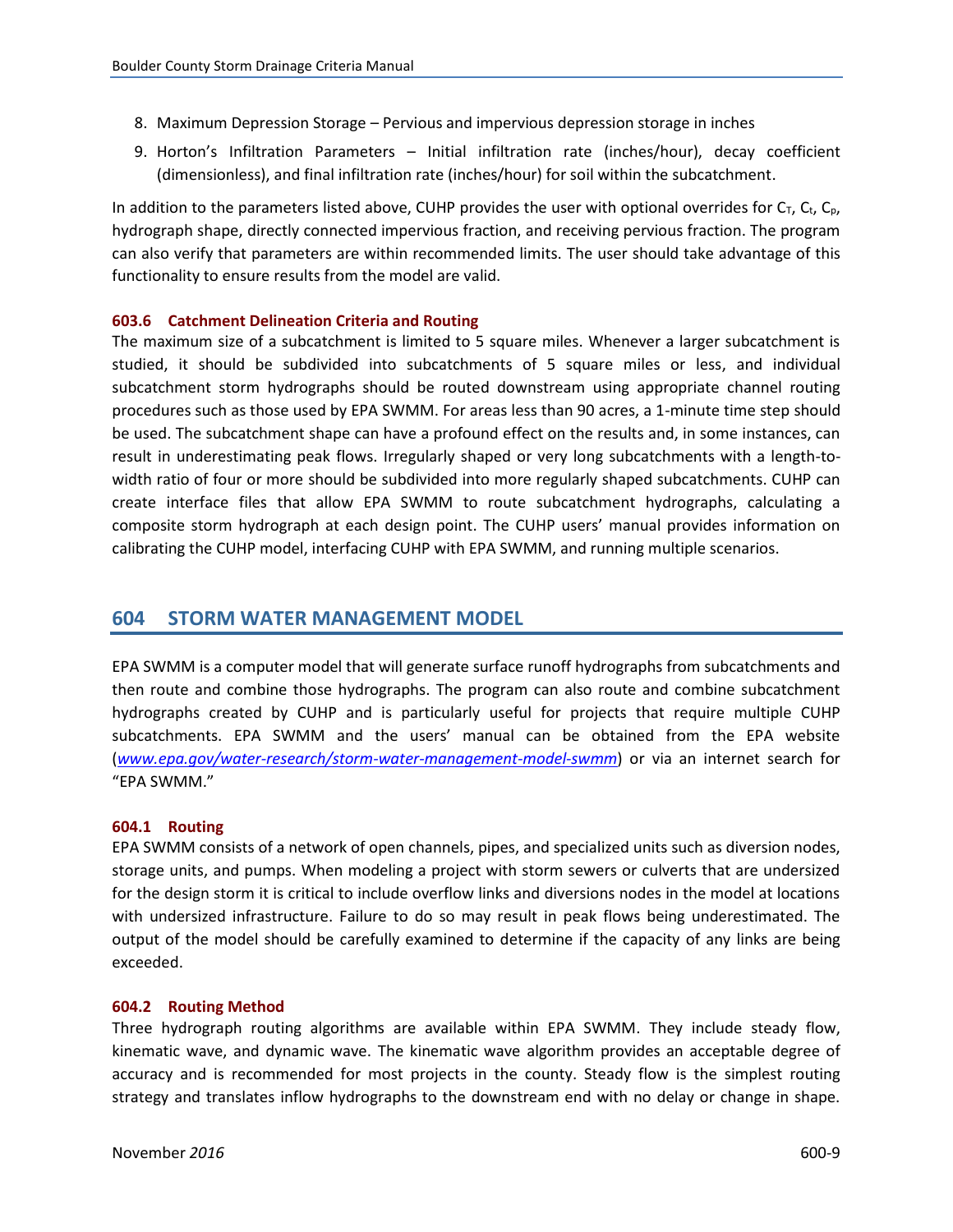<span id="page-11-0"></span>Steady flow routing will typically overestimate peak flows and is not recommended. Dynamic wave routing is theoretically the most accurate method but requires a more refined model and tends to be unstable when analyzing complex systems. For most projects, the increase in accuracy is minimal and does not justify the extra time and effort required to create a stable model. Dynamic wave routing is not recommended.

# **605 HYDROLOGIC MODELING SYSTEM**

HEC-HMS provides much of the same functionality as EPA SWMM and can be used to generate surface runoff hydrographs from subcatchments and route the hydrographs along a drainage network. CUHP will not directly interface with HEC-HMS, as it will with EPA SWMM. The program and users' manual is available at the HEC website (*<http://www.hec.usace.army.mil/software/hec-hms>*) or via an internet search for "HEC-HMS software."

# **606 STREAMSTATS**

StreamStats is a web-based application developed by the USGS that provides an assortment of hydrologic tools in a visual, map-based format. The application can delineate the drainage basin for a given design point and calculate hydrologic parameters, including area, slope, and estimated precipitation. A regression analysis can be performed to estimate peak flows for the 2-, 5-, 10-, 25-, 50-, 100-, 200-, and 500-year return periods. All of the equations in Colorado StreamStats are documented in the report titled *Regional Regression Equations for Estimation of Natural Streamflow Statistics in Colorado* (Capesius and Stephens, 2009), available at (*[http://pubs.usgs.gov/sir/2009/5136/pdf/SIR09-](http://pubs.usgs.gov/sir/2009/5136/pdf/SIR09-5136.pdf) [5136.pdf](http://pubs.usgs.gov/sir/2009/5136/pdf/SIR09-5136.pdf)*) or via an internet search for "USGS Report 2009–5136."

Predicted error is provided with peak flow estimates, and can frequently exceed 100 percent. Because of the high margin of error of estimated flows, this method is not a substitute for detailed hydrologic analysis. StreamStats is a useful tool for the hydrologic engineer, but any results from the application should be used with care and in consideration of the uncertainties of the results and an appreciation for the risks associated with the project. Availability of regression equations and peak flows is limited to hydrologic basins with parameters that are within certain limits. StreamStats is available online at (*<http://water.usgs.gov/osw/streamstats/colorado.html>*) or via an internet search for "USGS StreamStats Colorado."

Flows generated by StreamStats can be used in Boulder County only for designs related to a singlefamily residence where published flows do not exist. For all other development, a detailed analysis is required using one of the other methods discussed in this Section if published flows do not exist for a given project location.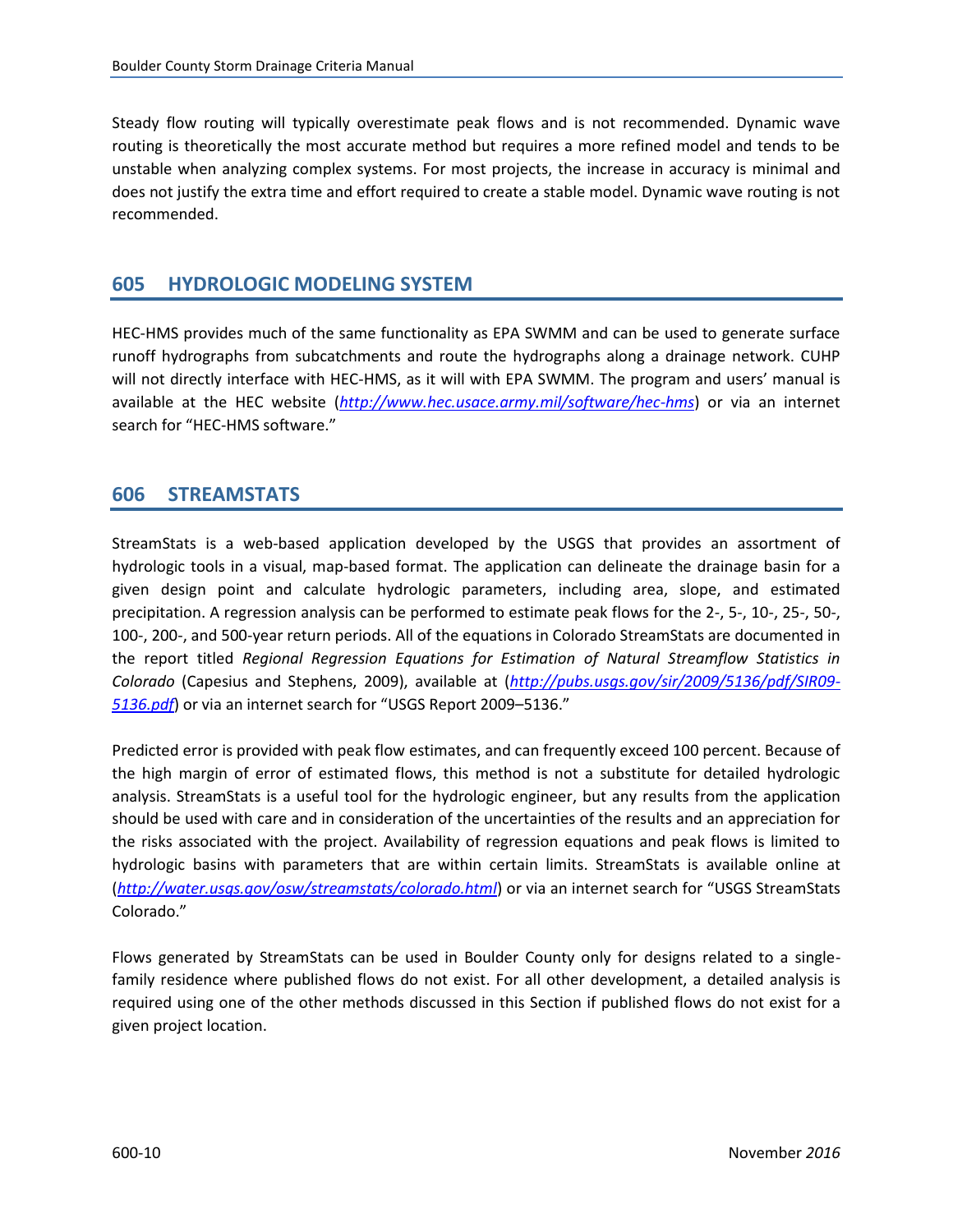| Percentage<br><b>Imperviousness</b> | 2-Year | 5-Year | 10-Year                           | 25-Year | 50-Year | 100-Year |  |  |
|-------------------------------------|--------|--------|-----------------------------------|---------|---------|----------|--|--|
| Type A NRCS Hydrologic Soil Group   |        |        |                                   |         |         |          |  |  |
| 2                                   | 0.02   | 0.02   | 0.02                              | 0.02    | 0.02    | 0.17     |  |  |
| 5                                   | 0.04   | 0.05   | 0.05                              | 0.05    | 0.05    | 0.19     |  |  |
| 10                                  | 0.09   | 0.09   | 0.09                              | 0.09    | 0.10    | 0.23     |  |  |
| 15                                  | 0.13   | 0.14   | 0.14                              | 0.14    | 0.14    | 0.28     |  |  |
| 20                                  | 0.18   | 0.19   | 0.19                              | 0.19    | 0.19    | 0.32     |  |  |
| 25                                  | 0.22   | 0.23   | 0.24                              | 0.24    | 0.24    | 0.36     |  |  |
| 30                                  | 0.27   | 0.28   | 0.28                              | 0.28    | 0.29    | 0.40     |  |  |
| 35                                  | 0.31   | 0.33   | 0.33                              | 0.33    | 0.33    | 0.44     |  |  |
| 40                                  | 0.36   | 0.37   | 0.38                              | 0.38    | 0.38    | 0.48     |  |  |
| 45                                  | 0.40   | 0.42   | 0.42                              | 0.42    | 0.43    | 0.52     |  |  |
| 50                                  | 0.45   | 0.47   | 0.47                              | 0.47    | 0.48    | 0.56     |  |  |
| 55                                  | 0.49   | 0.51   | 0.52                              | 0.52    | 0.52    | 0.60     |  |  |
| 60                                  | 0.53   | 0.56   | 0.56                              | 0.57    | 0.57    | 0.64     |  |  |
| 65                                  | 0.58   | 0.6    | 0.61                              | 0.61    | 0.62    | 0.68     |  |  |
| 70                                  | 0.62   | 0.65   | 0.66                              | 0.66    | 0.67    | 0.72     |  |  |
| 75                                  | 0.67   | 0.70   | 0.71                              | 0.71    | 0.71    | 0.76     |  |  |
| 80                                  | 0.71   | 0.74   | 0.75                              | 0.76    | 0.76    | 0.80     |  |  |
| 85                                  | 0.76   | 0.79   | 0.80                              | 0.80    | 0.81    | 0.84     |  |  |
| 90                                  | 0.80   | 0.84   | 0.85                              | 0.85    | 0.86    | 0.88     |  |  |
| 95                                  | 0.85   | 0.88   | 0.89                              | 0.90    | 0.90    | 0.92     |  |  |
| 100                                 | 0.89   | 0.93   | 0.94                              | 0.94    | 0.95    | 0.96     |  |  |
|                                     |        |        | Type B NRCS Hydrologic Soil Group |         |         |          |  |  |
| $\overline{2}$                      | 0.02   | 0.02   | 0.14                              | 0.24    | 0.38    | 0.46     |  |  |
| 5                                   | 0.04   | 0.05   | 0.17                              | 0.27    | 0.39    | 0.48     |  |  |
| 10                                  | 0.09   | 0.09   | 0.21                              | 0.30    | 0.42    | 0.50     |  |  |
| 15                                  | 0.13   | 0.14   | 0.25                              | 0.34    | 0.45    | 0.53     |  |  |
| 20                                  | 0.18   | 0.19   | 0.29                              | 0.37    | 0.48    | 0.55     |  |  |
| 25                                  | 0.22   | 0.23   | 0.33                              | 0.41    | 0.51    | 0.58     |  |  |
| 30                                  | 0.27   | 0.28   | 0.37                              | 0.44    | 0.54    | 0.60     |  |  |
| 35                                  | 0.31   | 0.33   | 0.41                              | 0.48    | 0.57    | 0.63     |  |  |
| 40                                  | 0.36   | 0.37   | 0.45                              | 0.51    | 0.60    | 0.65     |  |  |
| 45                                  | 0.40   | 0.42   | 0.49                              | 0.55    | 0.63    | 0.67     |  |  |
| 50                                  | 0.45   | 0.47   | 0.53                              | 0.58    | 0.66    | 0.70     |  |  |

# <span id="page-12-0"></span>**Table 600-6. Rational Method Runoff Coefficient, C (Page 1 of 2) (UDFCD, 2016)**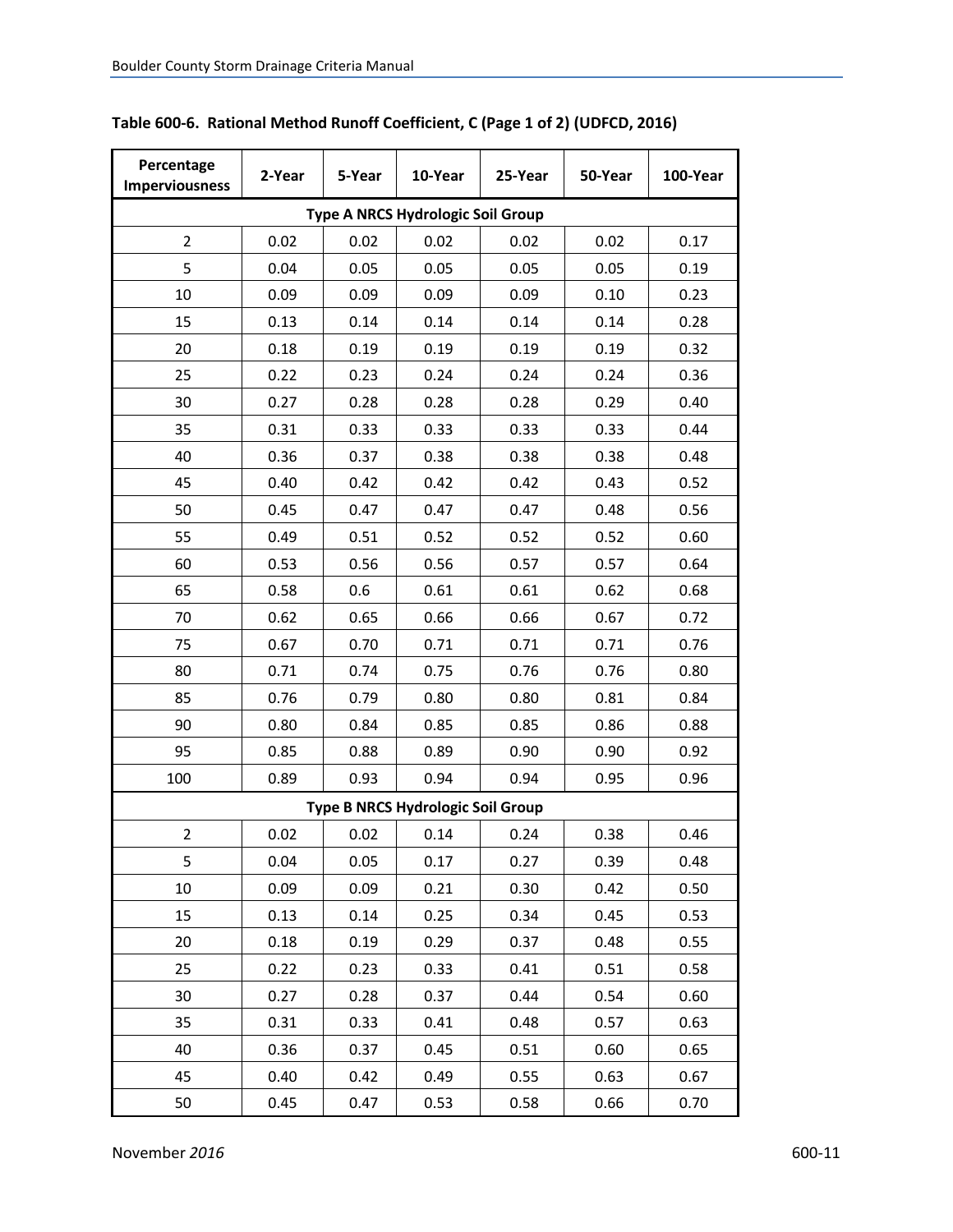| Percentage<br><b>Imperviousness</b> | 2-Year | 5-Year | 10-Year                              | 25-Year | 50-Year | 100-Year |
|-------------------------------------|--------|--------|--------------------------------------|---------|---------|----------|
| 55                                  | 0.49   | 0.51   | 0.57                                 | 0.62    | 0.69    | 0.72     |
| 60                                  | 0.53   | 0.56   | 0.61                                 | 0.65    | 0.72    | 0.75     |
| 65                                  | 0.58   | 0.60   | 0.65                                 | 0.69    | 0.75    | 0.77     |
| 70                                  | 0.62   | 0.65   | 0.69                                 | 0.72    | 0.78    | 0.80     |
| 75                                  | 0.67   | 0.70   | 0.73                                 | 0.76    | 0.81    | 0.82     |
| 80                                  | 0.71   | 0.74   | 0.77                                 | 0.79    | 0.84    | 0.85     |
| 85                                  | 0.76   | 0.79   | 0.81                                 | 0.83    | 0.87    | 0.87     |
| 90                                  | 0.80   | 0.84   | 0.85                                 | 0.86    | 0.89    | 0.90     |
| 95                                  | 0.85   | 0.88   | 0.89                                 | 0.90    | 0.92    | 0.92     |
| 100                                 | 0.89   | 0.93   | 0.94                                 | 0.94    | 0.95    | 0.94     |
|                                     |        |        | Type C/D NRCS Hydrologic Soil Groups |         |         |          |
| 2                                   | 0.02   | 0.07   | 0.22                                 | 0.32    | 0.43    | 0.52     |
| 5                                   | 0.04   | 0.10   | 0.24                                 | 0.34    | 0.45    | 0.53     |
| 10                                  | 0.09   | 0.14   | 0.27                                 | 0.37    | 0.47    | 0.55     |
| 15                                  | 0.13   | 0.18   | 0.31                                 | 0.41    | 0.50    | 0.58     |
| 20                                  | 0.18   | 0.23   | 0.35                                 | 0.44    | 0.53    | 0.60     |
| 25                                  | 0.22   | 0.27   | 0.39                                 | 0.47    | 0.55    | 0.62     |
| 30                                  | 0.27   | 0.31   | 0.42                                 | 0.50    | 0.58    | 0.64     |
| 35                                  | 0.31   | 0.36   | 0.46                                 | 0.53    | 0.61    | 0.67     |
| 40                                  | 0.36   | 0.40   | 0.50                                 | 0.57    | 0.63    | 0.69     |
| 45                                  | 0.40   | 0.44   | 0.53                                 | 0.60    | 0.66    | 0.71     |
| 50                                  | 0.45   | 0.49   | 0.57                                 | 0.63    | 0.69    | 0.73     |
| 55                                  | 0.49   | 0.53   | 0.61                                 | 0.66    | 0.72    | 0.76     |
| 60                                  | 0.53   | 0.57   | 0.64                                 | 0.69    | 0.74    | 0.78     |
| 65                                  | 0.58   | 0.62   | 0.68                                 | 0.73    | 0.77    | 0.80     |
| 70                                  | 0.62   | 0.66   | 0.72                                 | 0.76    | 0.80    | 0.82     |
| 75                                  | 0.67   | 0.70   | 0.76                                 | 0.79    | 0.82    | 0.85     |
| 80                                  | 0.71   | 0.75   | 0.79                                 | 0.82    | 0.85    | 0.87     |
| 85                                  | 0.76   | 0.79   | 0.83                                 | 0.85    | 0.88    | 0.89     |
| 90                                  | 0.80   | 0.83   | 0.87                                 | 0.89    | 0.90    | 0.91     |
| 95                                  | 0.85   | 0.88   | 0.90                                 | 0.92    | 0.93    | 0.94     |
| 100                                 | 0.89   | 0.92   | 0.94                                 | 0.95    | 0.96    | 0.96     |

**Table 600-6. Rational Method Runoff Coefficient, C (Page 2 of 2) (UDFCD, 2016)**